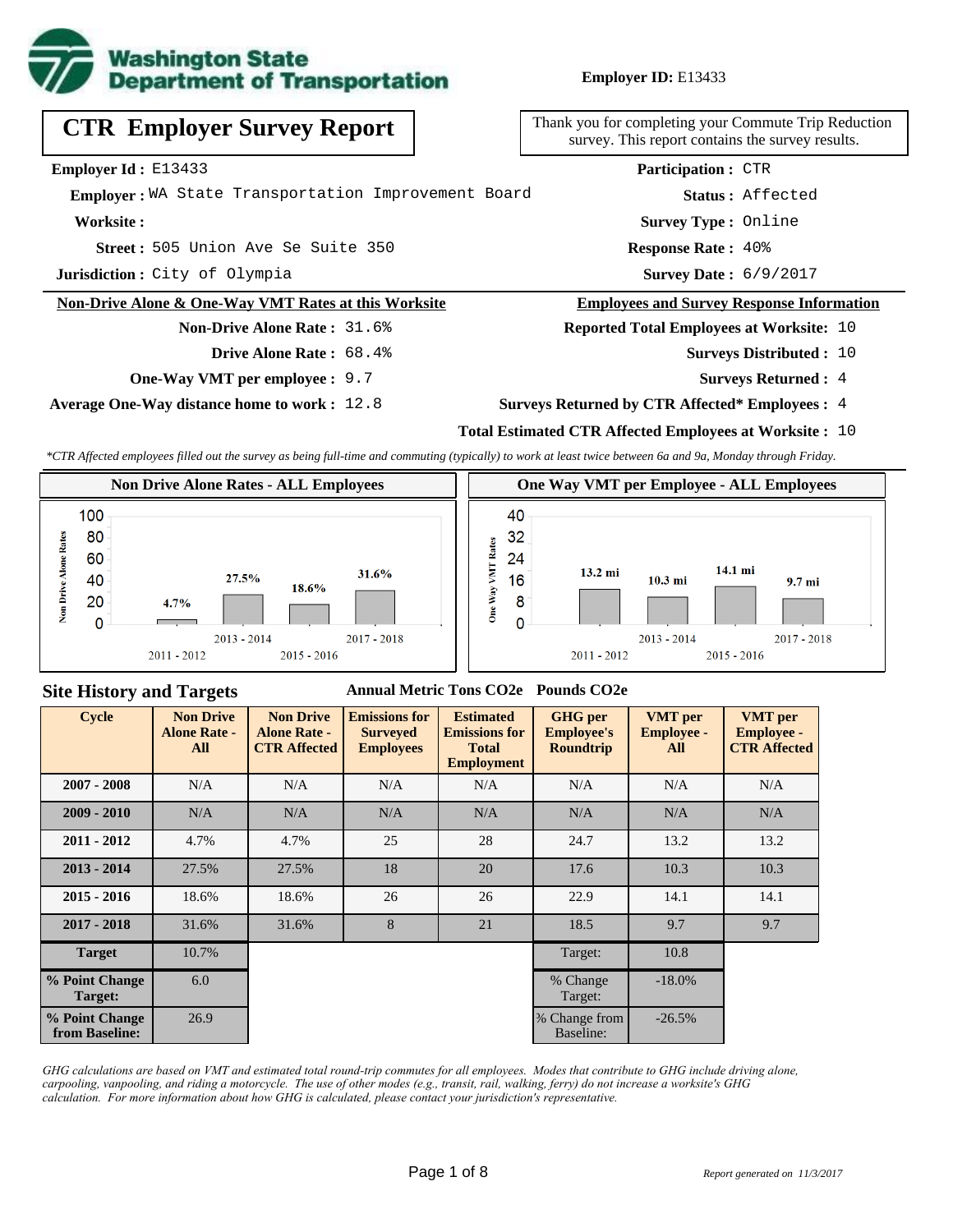

## **Commute Trips By Mode - All Employees**

**Q.4: Last week, what type of transportation did you use each day to commute TO your usual work location? (Mode used for the longest distance.)**



*\* Motorcycle-1 is now included in Drive Alone and Motorcycle-2 is included in Carpool. Information about these trips is still available by request.*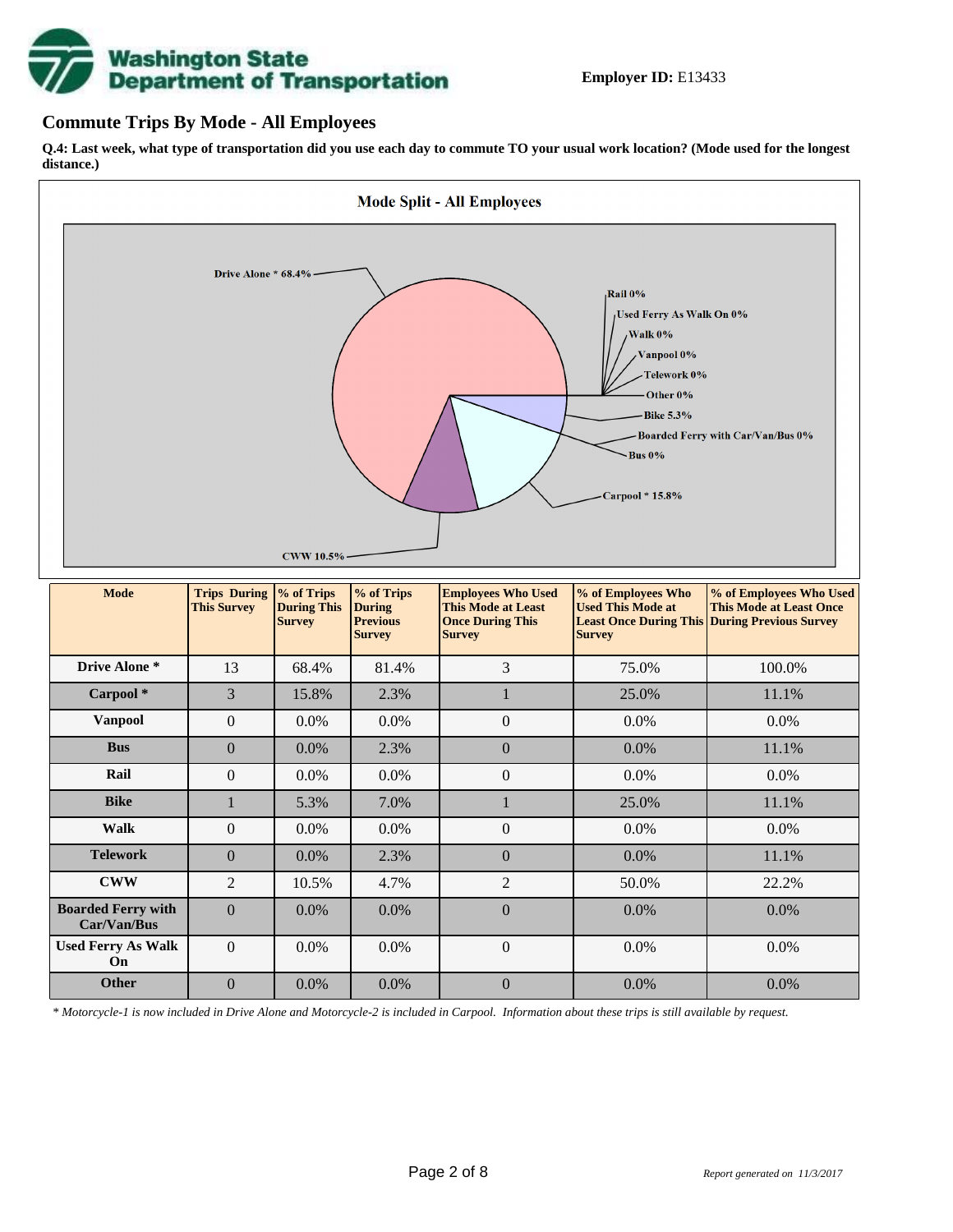

## **Commute Trips By Mode - Affected Employees**

**Q.4: Last week, what type of transportation did you use each day to commute TO your usual work location? (Mode used for the longest distance.)**



*\* Motorcycle-1 is now included in Drive Alone and Motorcycle-2 is included in Carpool. Information about these trips is still available by request.*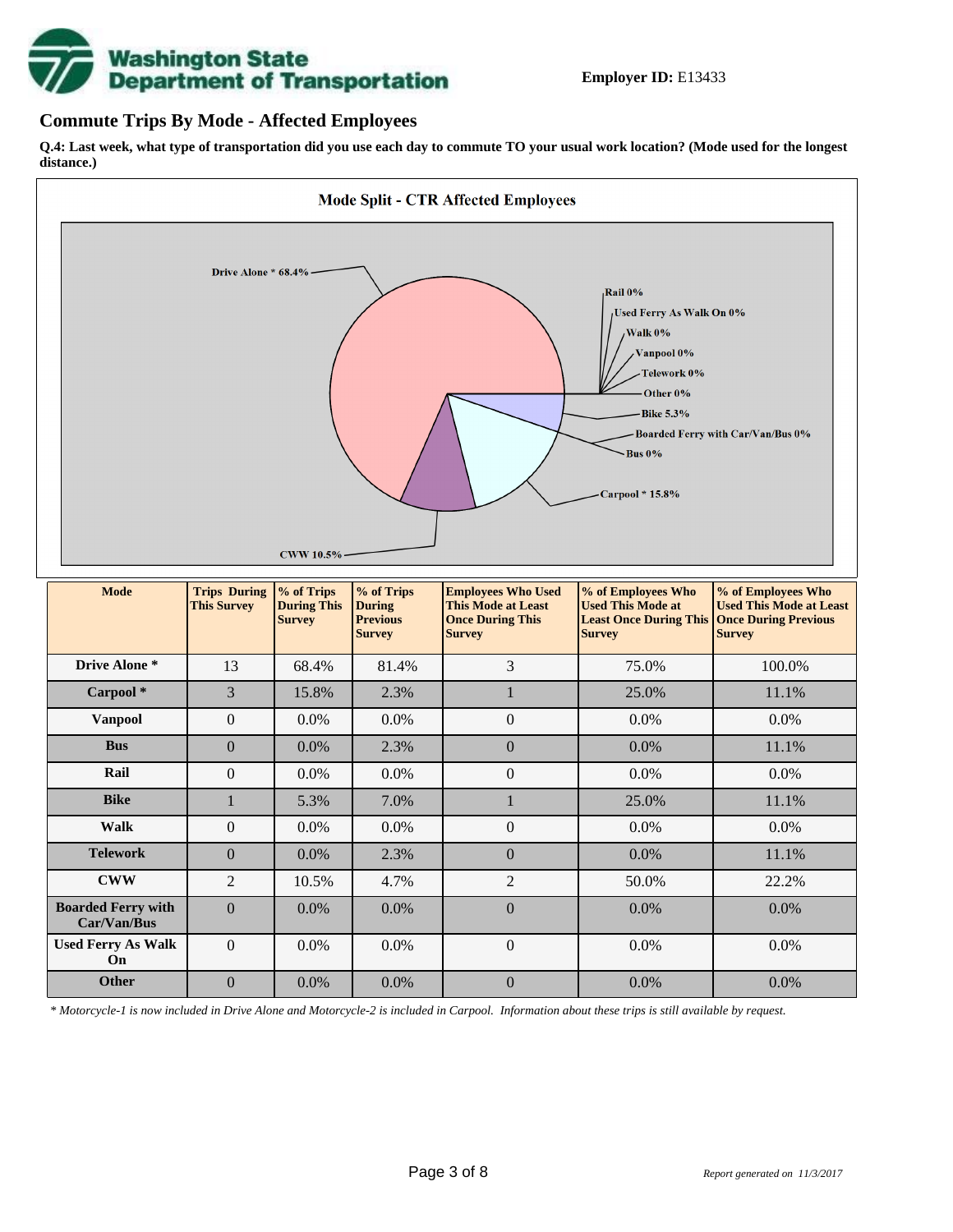

# **Alternative Modes - Number of Employees Who Used a Non-Drive Alone Mode:**

| <b>Non-Drive Alone</b><br><b>Number Of Days</b> | <b>Exactly this # of</b><br><b>Employees</b> | <b>Exactly this % of</b><br><b>Employees</b> | At least # of<br><b>Employees</b> | At least % of<br>employees |
|-------------------------------------------------|----------------------------------------------|----------------------------------------------|-----------------------------------|----------------------------|
| 0 Day                                           | $\overline{c}$                               | 50%                                          | 4                                 | 100%                       |
| 1 Days                                          | $\overline{0}$                               | 0%                                           | $\overline{2}$                    | 50%                        |
| 2 Days                                          |                                              | 25%                                          | $\mathcal{D}_{\mathcal{L}}$       | 50%                        |
| 3 Days                                          | $\theta$                                     | 0%                                           |                                   | 25%                        |
| 4 Days                                          |                                              | 25%                                          |                                   | 25%                        |
| 5 Days                                          | 0                                            | 0%                                           | $\theta$                          | 0%                         |
| <b>6 or More Days</b>                           | 0                                            | 0%                                           | $\Omega$                          | 0%                         |

## **Count by Occupancy of Carpools and Vanpools**

**Q.4 If you used a carpool or vanpool as part of your commute, how many people (age 16 or older) are usually in the vehicle?**

| <b>Ridesharing Occupancy</b> | <b>Mode</b> | <b>Response Count</b> |
|------------------------------|-------------|-----------------------|
| $2*$                         | Carpool     | 3                     |
| 3                            | Carpool     | $\boldsymbol{0}$      |
| 4                            | Carpool     | $\theta$              |
| 5                            | Carpool     | $\overline{0}$        |
| >5                           | Carpool     | $\overline{0}$        |
| $<$ 5                        | Vanpool     | $\overline{0}$        |
| 5                            | Vanpool     | $\overline{0}$        |
| 6                            | Vanpool     | $\boldsymbol{0}$      |
| 7                            | Vanpool     | $\overline{0}$        |
| 8                            | Vanpool     | $\overline{0}$        |
| 9                            | Vanpool     | $\overline{0}$        |
| 10                           | Vanpool     | $\overline{0}$        |
| 11                           | Vanpool     | $\overline{0}$        |
| 12                           | Vanpool     | $\boldsymbol{0}$      |
| 13                           | Vanpool     | $\boldsymbol{0}$      |
| 14                           | Vanpool     | $\overline{0}$        |
| >14                          | Vanpool     | $\boldsymbol{0}$      |

\* Motorcycle-2 counted with Carpool-2 for this table.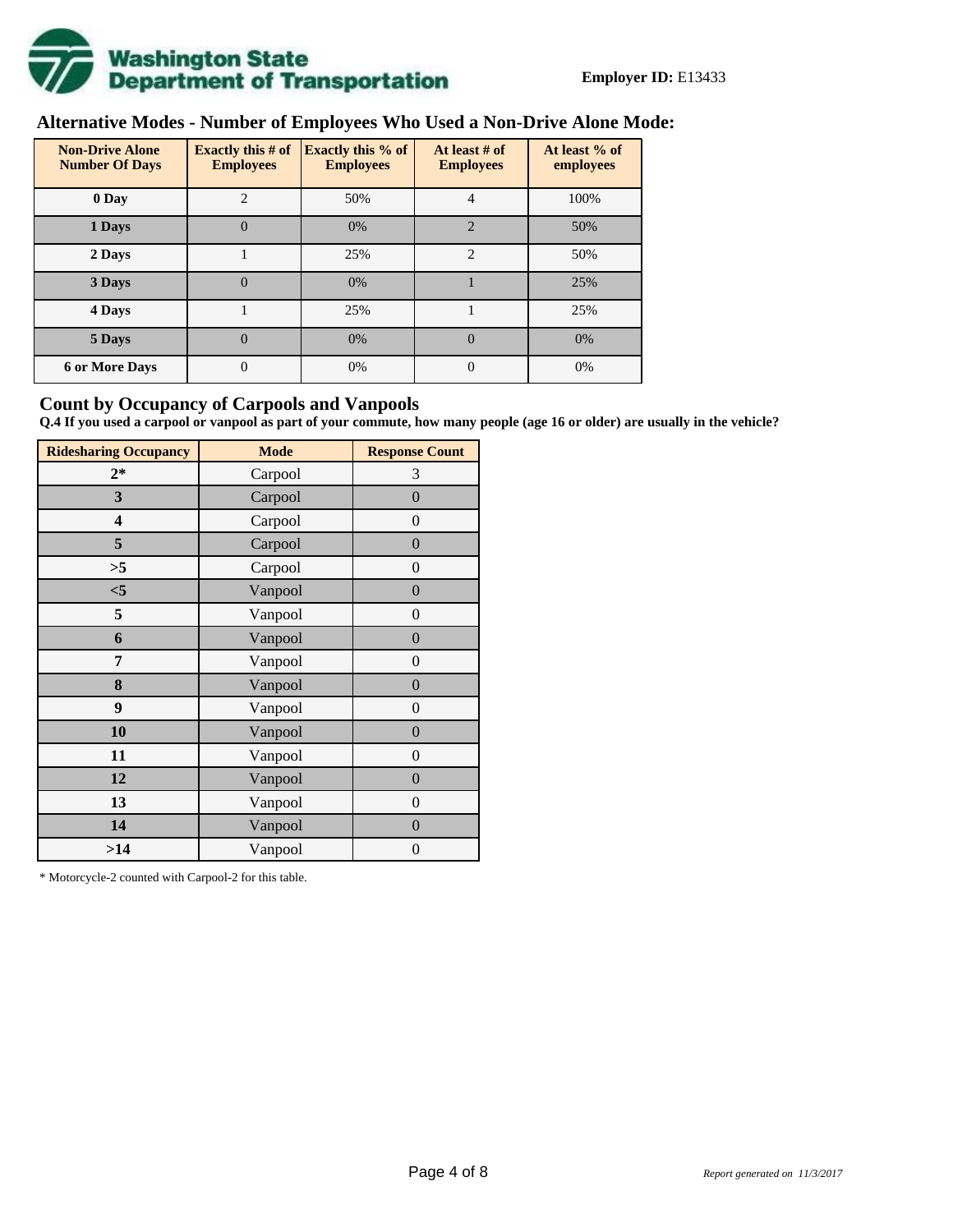

## **Reported Work Schedule - All Employees**

**Q.8 Which of the following best describes your work schedule?**

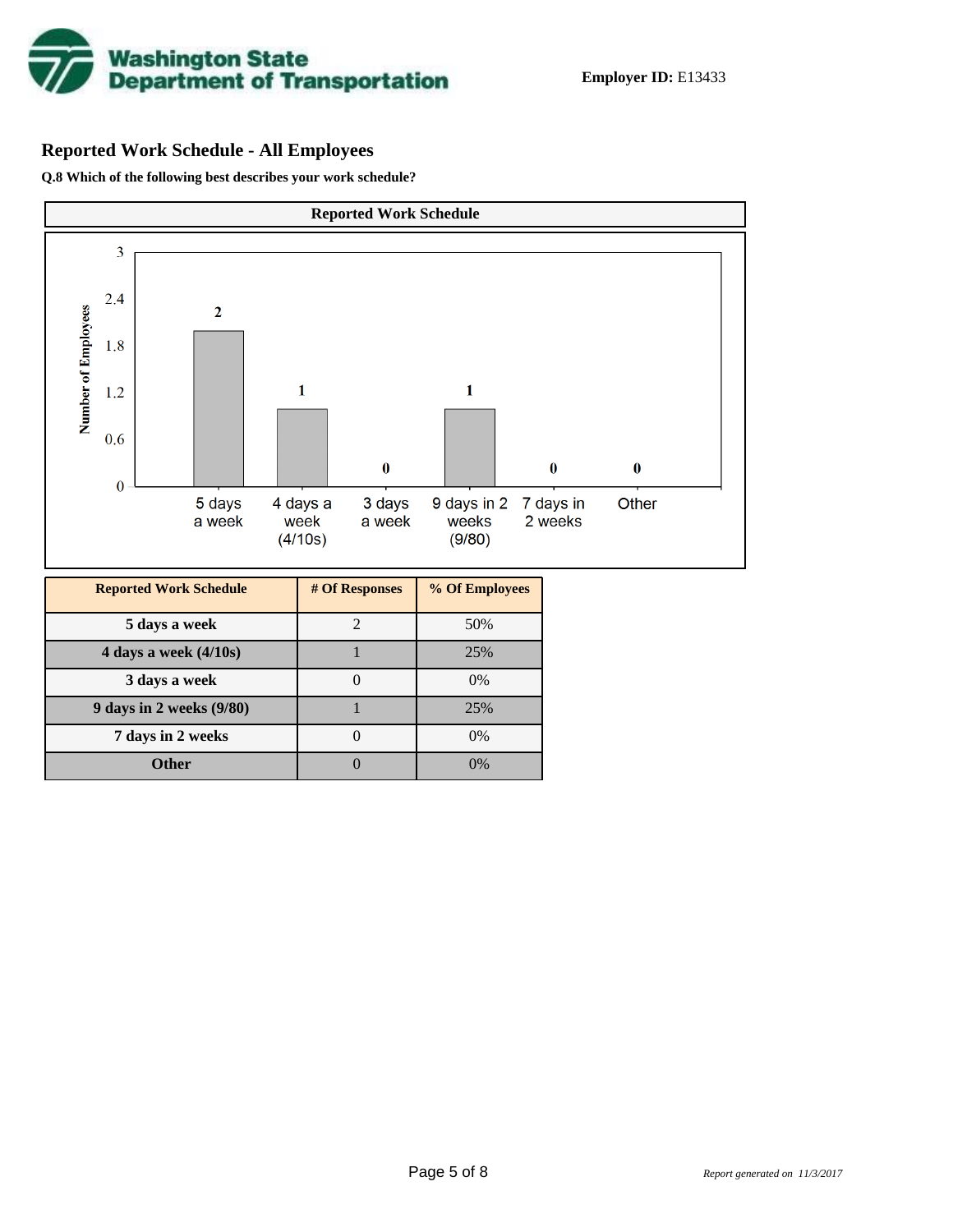

## **Parking and Telework**

**Q.9: On the most recent day that you drove alone to work, did you pay to park? (Mark "yes" if you paid that day, if you prepaid, if you are billed later, or if the cost of parking is deducted from your paycheck.)**



### **Q.10: How many days do you typically telework?**

| <b>Telework Frequency</b>           | # of Responses | % of Responses |
|-------------------------------------|----------------|----------------|
| No Answer/Blank                     |                | $0.0\%$        |
| I don't telework                    |                | 25.0%          |
| Occasionally, on an as-needed basis | 3              | 75.0%          |
| $1-2$ days/month                    |                | $0.0\%$        |
| 1 day/week                          |                | $0.0\%$        |
| 2 days/week                         |                | $0.0\%$        |
| 3 days/week                         |                | $0.0\%$        |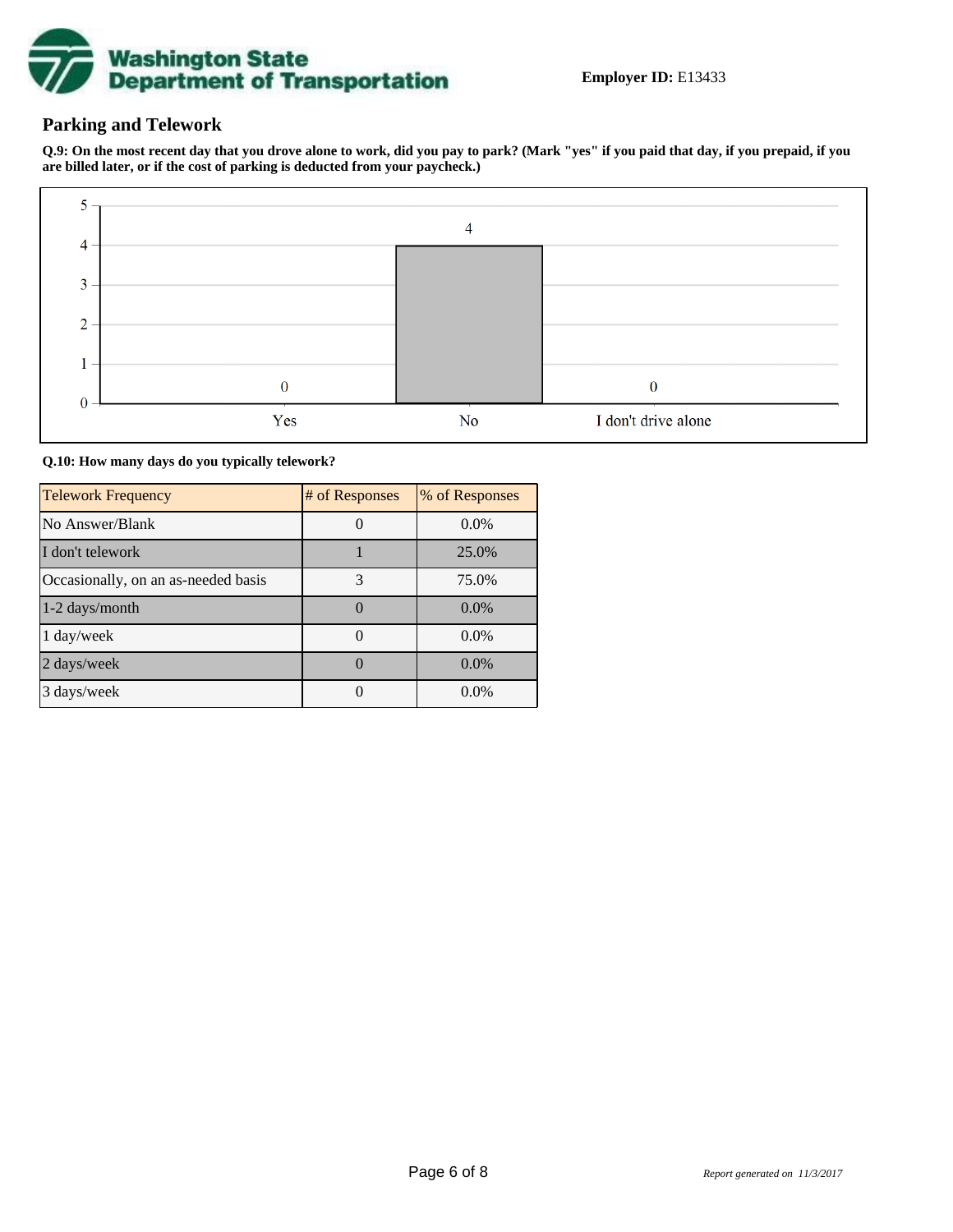

## **Reasons for driving alone to work/not driving alone to work**

**Q11. When you do not drive alone to work, what are the three most important reasons?**

| <b>Question Text</b>                                           | # of Responses | % of Responses |
|----------------------------------------------------------------|----------------|----------------|
| Environmental and community benefits                           | 3              | 30.0%          |
| Financial incentives for carpooling, bicycling or walking.     | $\overline{2}$ | 20.0%          |
| Driving myself is not an option                                | $\overline{2}$ | 20.0%          |
| Personal health or well-being                                  | 1              | 10.0%          |
| To save money                                                  | 1              | 10.0%          |
| Other                                                          |                | 10.0%          |
| Free or subsidized bus, train, vanpool pass or fare benefit    | $\Omega$       | $0.0\%$        |
| Cost of parking or lack of parking                             | $\Omega$       | $0.0\%$        |
| To save time using the HOV lane                                | $\theta$       | $0.0\%$        |
| I have the option of teleworking                               | $\Omega$       | $0.0\%$        |
| Emergency ride home is provided                                | $\Omega$       | $0.0\%$        |
| I receive a financial incentive for giving up my parking space | $\Omega$       | $0.0\%$        |
| Preferred/reserved carpool/vanpool parking is provided         | $\Omega$       | $0.0\%$        |

#### **Q12. When you drive alone to work, what are the three most important reasons?**

| <b>Question Text</b>                                      | # of Responses | % of Responses |
|-----------------------------------------------------------|----------------|----------------|
| Riding the bus or train is inconvenient or takes too long | 4              | 36.4%          |
| Family care or similar obligations                        | 3              | 27.3%          |
| I like the convenience of having my car                   | 3              | 27.3%          |
| Other                                                     |                | 9.1%           |
| I need more information on alternative modes              | $\theta$       | $0.0\%$        |
| My job requires me to use my car for work                 | $\Omega$       | $0.0\%$        |
| My commute distance is too short                          | $\Omega$       | $0.0\%$        |
| Bicycling or walking isn't safe                           | $\Omega$       | $0.0\%$        |
| There isn't any secure or covered bicycle parking         | $\Omega$       | $0.0\%$        |